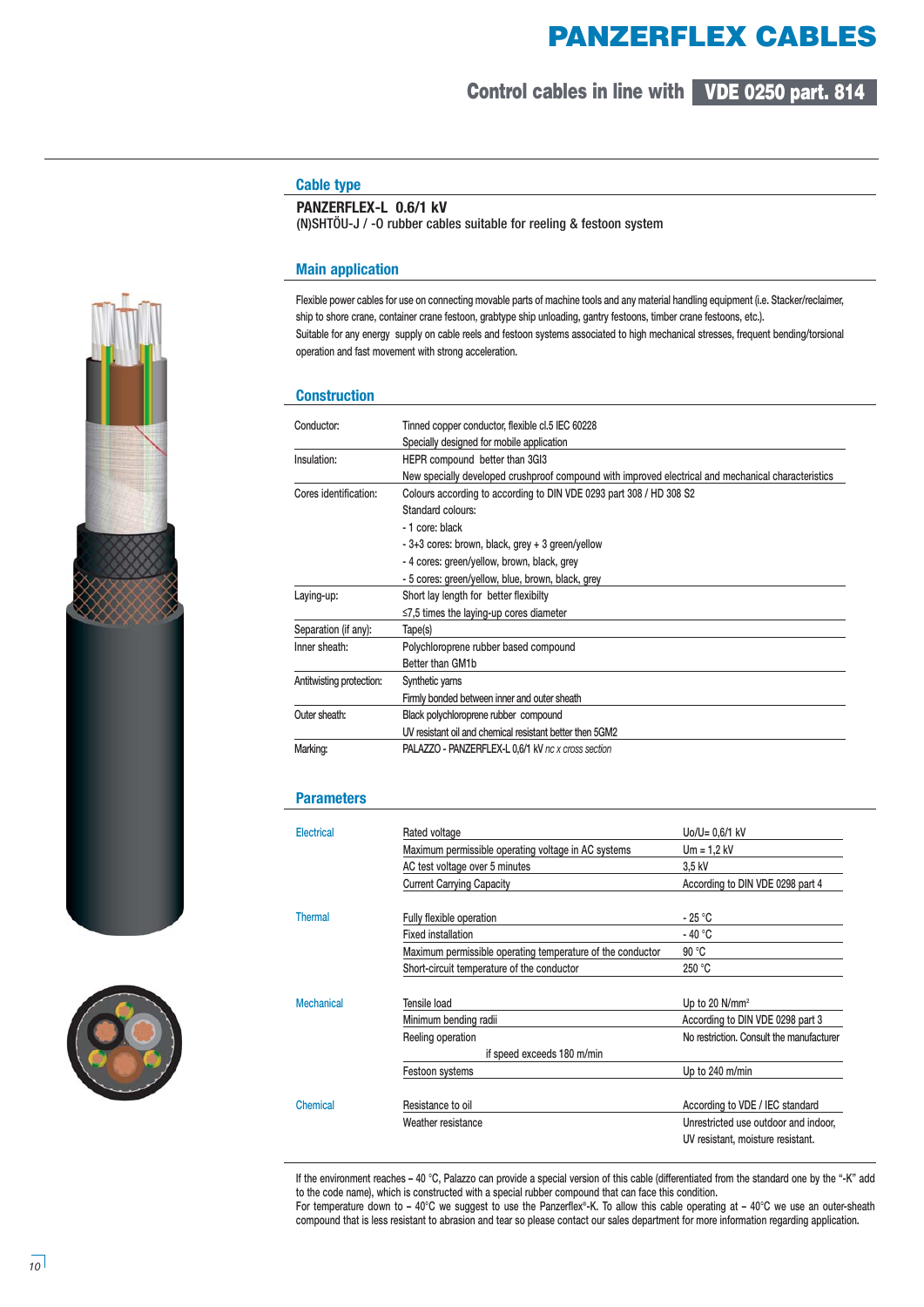

# **Control cables in line with VDE 0250 part. 814**

## Table 1: PANZERFLEX-L 0.6/1 kV (N)SHTÖU-J /-O power cables

| N. of cores and                 | <b>Main conductor</b> |              | Splitted protec. |              | <b>Overall diameter</b> | Net weight   | <b>Maximum</b> |               |                  | Current carrying capacity at 30 °C *       |                                                      |                                | <b>Short circuit</b> |
|---------------------------------|-----------------------|--------------|------------------|--------------|-------------------------|--------------|----------------|---------------|------------------|--------------------------------------------|------------------------------------------------------|--------------------------------|----------------------|
| nominal                         | D.C. resist.          | nom. diam.   | earth cond.      | min.         | max.                    | approx.      | permissible    |               | <b>Suspended</b> | Spiral or                                  |                                                      |                                | current              |
| section                         | at 20 $\degree$ C     |              | nom. diam.       |              |                         |              | tensile force  | Laid straight | in free air      | 1 layer                                    | 2 layer                                              | 3 layer                        | 80 ° to 200 °C       |
| $(n \cdot mm^2)$                | 0hm/km                | mm           | mm               | mm           | mm                      | kg/km        | N              | А             | A                | A                                          | A                                                    | A                              | kA                   |
| 1x16                            | 1,24                  | 5,4          |                  | 10,6         | 12,7                    | 265          | 320            | 141           | 148              |                                            |                                                      |                                | 2,0                  |
| 1x25                            | 0,795                 | 6,6          |                  | 12,2         | 14,3                    | 370          | 500            | 187           | 196              | $\overline{a}$                             | $\overline{a}$                                       | $\overline{\phantom{a}}$       | 3,2                  |
| 1x35                            | 0,565                 | 8,0          |                  | 13,9         | 15,9                    | 505          | 700            | 231           | 243              | $\overline{\phantom{a}}$                   | $\overline{\phantom{a}}$                             | $\overline{\phantom{a}}$       | 4,5                  |
| 1x50                            | 0,393                 | 9,3          |                  | 15,6         | 17,7                    | 650          | 1000           | 288           | 302              | $\sim$                                     | $\overline{\phantom{a}}$                             | $\overline{\phantom{a}}$       | 6,4                  |
| 1x70                            | 0,277                 | 11,2         |                  | 17,6         | 19,7                    | 875          | 1400           | 357           | 375              | $\blacksquare$                             | $\overline{\phantom{a}}$                             | $\overline{\phantom{a}}$       | 9,0                  |
| 1x95                            | 0,210                 | 13,0         |                  | 20,0         | 22,1                    | 1120         | 1900           | 430           | 452              | $\blacksquare$<br>$\overline{\phantom{a}}$ | $\overline{\phantom{a}}$<br>$\overline{\phantom{a}}$ | $\overline{\phantom{a}}$<br>ä, | 12,2                 |
| 1x120<br>1x150                  | 0,164<br>0,132        | 15,0<br>16,9 |                  | 22,2<br>24,9 | 24,3<br>27,0            | 1440<br>1730 | 2400<br>3000   | 503<br>577    | 528<br>606       | ٠                                          | $\overline{\phantom{a}}$                             | $\overline{\phantom{a}}$       | 15,4<br>19,2         |
| 1x185                           | 0,108                 | 18,3         |                  | 26,7         | 28,8                    | 2070         | 3700           | 658           | 691              | ٠                                          | $\blacksquare$                                       | $\overline{\phantom{a}}$       | 23,7                 |
| 1x240                           | 0,0817                | 20,5         |                  | 29,0         | 32,2                    | 2660         | 4800           | 771           | 810              |                                            | ٠                                                    | $\blacksquare$                 | 30,7                 |
| 3x4                             | 5,09                  | 2,4          |                  | 14,9         | 17,0                    | 395          | 240            | 41            | 43               | 33                                         | 25                                                   | 20                             | 0,51                 |
| Зх6                             | 3,39                  | 3,1          |                  | 17,2         | 19,3                    | 525          | 360            | 53            | 56               | 42                                         | 32                                                   | 26                             | 0,77                 |
| 3x10                            | 1,95                  | 4,2          |                  | 20,3         | 22,4                    | 765          | 600            | 74            | 78               | 59                                         | 45                                                   | 36                             | 1,3                  |
| 3x16                            | 1,24                  | 5,4          |                  | 23,6         | 25,7                    | 1080         | 960            | 99            | 104              | 79                                         | 60                                                   | 49                             | 2,0                  |
| 3x25                            | 0,795                 | 6,6          |                  | 27,0         | 29,1                    | 1470         | 1500           | 131           | 138              | 105                                        | 80                                                   | 64                             | 3,2                  |
| 3x35                            | 0,565                 | 8,0          |                  | 30,4         | 33,6                    | 2030         | 2100           | 162           | 170              | 130                                        | 99                                                   | 79                             | 4,5                  |
| 3x50                            | 0,393                 | 9,3          |                  | 35,4         | 38,6                    | 2680         | 3000           | 202           | 212              | 162                                        | 123                                                  | 99                             | 6,4                  |
| 3x70                            | 0,277                 | 11,2         |                  | 39,6         | 42,8                    | 3530         | 4200           | 250           | 263              | 200                                        | 153                                                  | 123                            | 9,0                  |
| 3x95                            | 0,210                 | 13,0         |                  | 43,8         | 47,0                    | 4400         | 5700           | 301           | 316              | 241                                        | 184                                                  | 147                            | 12,2                 |
| 3x120                           | 0,164                 | 15,0         |                  | 49,0         | 53,5                    | 5730         | 7200           | 352           | 370              | 282                                        | 215                                                  | 172                            | 15,4                 |
| 3x150                           | 0,132                 | 16,9         |                  | 55,5         | 60,0                    | 7040         | 9000           | 404           | 424              | 323                                        | 246                                                  | 198                            | 19,2                 |
| 3x185                           | 0,108                 | 18,3         |                  | 59,5         | 64,0                    | 8320         | 11100          | 461           | 484              | 369                                        | 281                                                  | 226                            | 23,7                 |
| 3x240                           | 0,0817                | 20,5         |                  | 67,5         | 72,0                    | 10850        | 14400          | 540           | 567              | 432                                        | 329                                                  | 265                            | 30,7                 |
| 4x4                             | 5,09                  | 2,4          |                  | 16,0         | 18,1                    | 460          | 320            | 41            | 43               | 33                                         | 25                                                   | 20                             | 0,51                 |
| 4x6                             | 3,39                  | 3,1          |                  | 18,4         | 20,5                    | 615          | 480            | 53            | 56               | 42                                         | 32                                                   | 26                             | 0,77                 |
| 4x10                            | 1,95                  | 4,2          |                  | 21,9         | 24,0                    | 920          | 800            | 74            | 78               | 59                                         | 45                                                   | 36                             | 1,3                  |
| 4x16<br>4x25                    | 1,24<br>0,795         | 5,4<br>6,6   |                  | 25,5<br>29,6 | 27,6<br>32,8            | 1310<br>1860 | 1280<br>2000   | 99<br>131     | 104<br>138       | 79<br>105                                  | 60<br>80                                             | 49<br>64                       | 2,0<br>3,2           |
| 4x35                            | 0,565                 | 8,0          |                  | 33,2         | 36,4                    | 2490         | 2800           | 162           | 170              | 130                                        | 99                                                   | 79                             | 4,5                  |
| 4x50                            | 0,393                 | 9,3          |                  | 38,4         | 41,6                    | 3300         | 4000           | 202           | 212              | 162                                        | 123                                                  | 99                             | 6,4                  |
| 4x70                            | 0,277                 | 11,2         |                  | 43,6         | 46,8                    | 4420         | 5600           | 250           | 263              | 200                                        | 153                                                  | 123                            | 9,0                  |
| 4x95                            | 0,210                 | 13,0         |                  | 48,5         | 53,0                    | 5610         | 7600           | 301           | 316              | 241                                        | 184                                                  | 147                            | 12,2                 |
| 4x120                           | 0,164                 | 15,0         |                  | 55,5         | 60,0                    | 7360         | 9600           | 352           | 370              | 282                                        | 215                                                  | 172                            | 15,4                 |
| 4x150                           | 0,132                 | 16,9         |                  | 61,0         | 65,5                    | 8770         | 12000          | 404           | 424              | 323                                        | 246                                                  | 198                            | 19,2                 |
| 4x185                           | 0,108                 | 18,3         |                  | 67,5         | 72,0                    | 10730        | 14800          | 461           | 484              | 369                                        | 281                                                  | 226                            | 23,7                 |
| 4x240                           | 0,0817                | 20,5         |                  | 74,0         | 78,5                    | 13560        | 19200          | 540           | 567              | 432                                        | 329                                                  | 265                            | 30,7                 |
| 5x4                             | 5,09                  | 2,4          |                  | 18,0         | 20,1                    | 575          | 400            | 41            | 43               | 33                                         | 25                                                   | 20                             | 0,51                 |
| 5x6                             | 3,39                  | 3,1          |                  | 19,8         | 21,9                    | 725          | 600            | 53            | 56               | 42                                         | 32                                                   | 26                             | 0,77                 |
| 5x10                            | 1,95                  | 4,2          |                  | 24,5         | 26,6                    | 1140         | 1000           | 74            | 78               | 59                                         | 45                                                   | 36                             | 1,3                  |
| 5x16                            | 1,24                  | 5,4          |                  | 27,6         | 29,7                    | 1550         | 1600           | 99            | 104              | 79                                         | 60                                                   | 49                             | 2,0                  |
| 5x25                            | 0,795                 | 6,6          |                  | 32,2         | 35,4                    | 2170         | 2500           | 131           | 138              | 105                                        | 80                                                   | 64                             | 3,2                  |
| 5x35                            | 0,565                 | 8,0          |                  | 37,0         | 40,2                    | 3080         | 3500           | 162           | 170              | 130                                        | 99                                                   | 79                             | 4,5                  |
| 5x50<br>5x70                    | 0,393<br>0,277        | 9,3<br>11,2  |                  | 42,2<br>48,0 | 45,4<br>52,5            | 4010<br>5480 | 5000<br>7000   | 202<br>250    | 212<br>263       | 162<br>200                                 | 123<br>153                                           | 99                             | 6,4                  |
| 5x95                            | 0,210                 | 13,0         |                  | 54,5         | 59,0                    | 7010         | 9500           | 301           | 316              | 241                                        | 184                                                  | 123<br>147                     | 9,0<br>12,2          |
|                                 |                       |              |                  |              |                         |              |                |               |                  |                                            |                                                      |                                |                      |
| $3x50 + 3x25/3$                 | 0,393                 | 9,3          | 4,0              | 34,2         | 37,4                    | 2730         | 3000           | 202           | 212              | 162                                        | 123                                                  | 99                             | 6,4                  |
| 3x70+3x35/3                     | 0,277                 | 11,2<br>13,0 | 4,9<br>5,4       | 39,6         | 42,8                    | 3740         | 4200           | 250<br>301    | 263              | 200<br>241                                 | 153<br>184                                           | 123                            | 9,0                  |
| $3x95 + 3x50/3$<br>3x120+3x70/3 | 0,210<br>0,164        | 15,0         | 6,6              | 43,8<br>49,5 | 47,0<br>54,0            | 4690<br>6220 | 5700<br>7200   | 352           | 316<br>370       | 282                                        | 215                                                  | 147<br>172                     | 12,2<br>15,4         |
| 3x150+3x70/3                    | 0,132                 | 16,9         | 6,6              | 55,5         | 60,0                    | 7480         | 9000           | 404           | 424              | 323                                        | 246                                                  | 198                            | 19,2                 |
| 3x185+3x95/3                    | 0,108                 | 18,3         | 8,0              | 59,5         | 64,0                    | 9020         | 11100          | 461           | 484              | 369                                        | 281                                                  | 226                            | 23,7                 |
| 3x240+3x120/3                   | 0,0817                | 20,5         | 9,3              | 67,5         | 72,0                    | 11760        | 14400          | 540           | 567              | 432                                        | 329                                                  | 265                            | 30,7                 |
| 4x10+4x2.5                      | 1,95                  | 4,2          |                  | 23,2         | 25,3                    | 1060         | 80             | 74            | 78               | 59                                         | 45                                                   | 36                             | 1,3                  |
| 4x16+4x2.5                      | 1,24                  | 5,4          |                  | 25,5         | 27,6                    | 1360         | 1280           | 99            | 104              | 79                                         | 60                                                   | 4                              | 2,0                  |
| 4x25+4x2.5                      | 0,795                 | 6,6          |                  | 29,6         | 32,8                    | 1910         | 2000           | 131           | 138              | 105                                        | 80                                                   | 64                             | 3,2                  |
| 4x35+4x2.5                      | 0,565                 | 8,0          |                  | 32,8         | 36,0                    | 2530         | 2800           | 162           | 170              | 130                                        | 99                                                   | 79                             | 4,5                  |
| 4x50+4x4                        | 0,393                 | 9,3          |                  | 38,0         | 41,2                    | 3370         | 4000           | 202           | 212              | 162                                        | 123                                                  | 99                             | 6,4                  |

**\*Tabulated values are valid up to three loaded conductors with or without earth**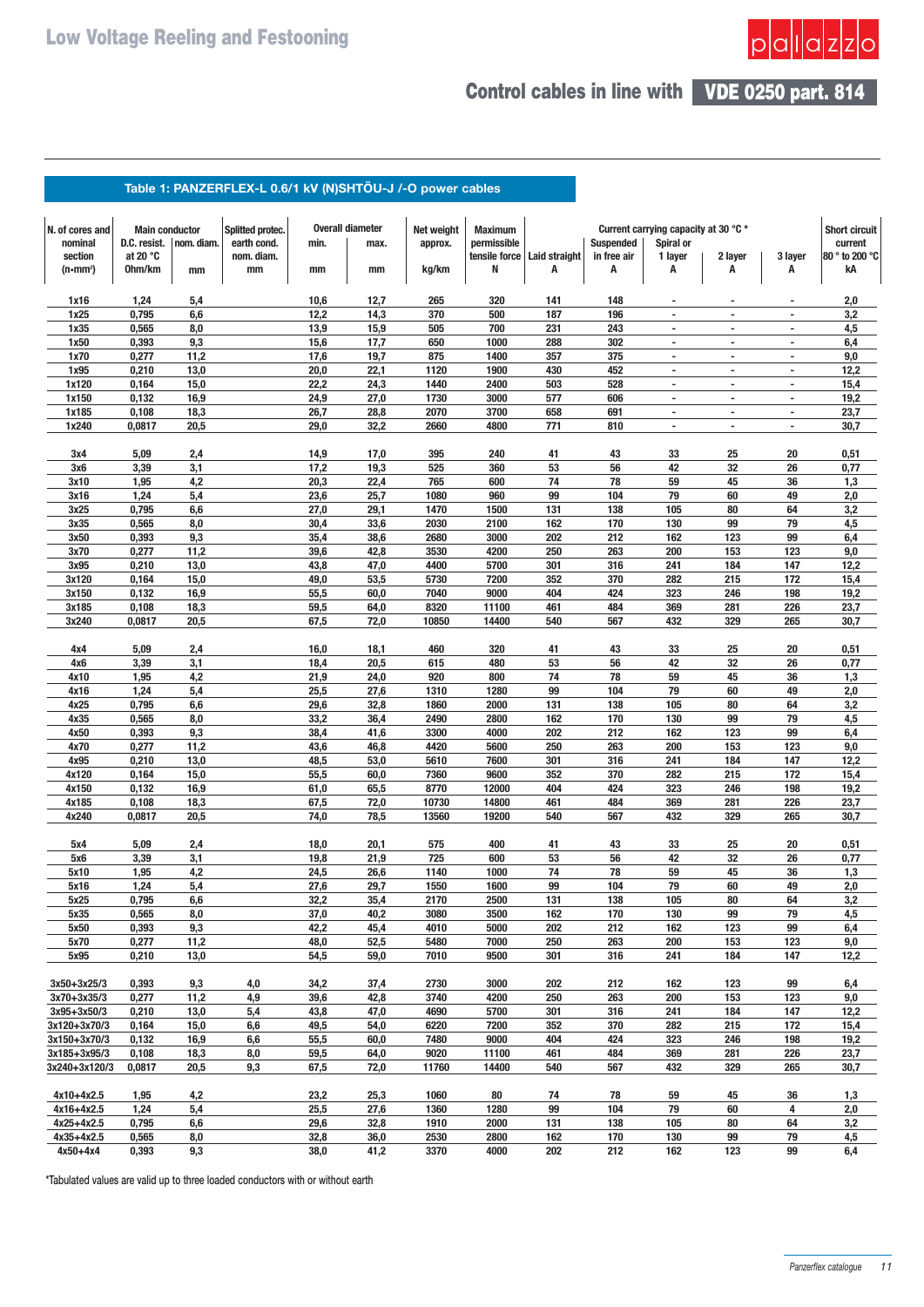# **PANZERFLEX CABLES**

**VDE 0250 part. 814 Control cables in line with**

## **Cable type**

### **PANZERFLEX-L 0.6/1 kV**

(N)SHTÖU-JZ / -OZ rubber cables suitable for reeling & festoon system

#### **Main application**

**Flexible control cables for use on connecting movable parts of machine tools and any material handling equipment (i.e. Stacker/reclaimer, ship to shore crane, container crane, festoon, grabtype ship unloading, gantry festoons, timber crane festoons, etc.). Suitable for signalling supply on cable reels and festoon systems associated to high mechanical stresses, frequent bending/torsional operation and fast movement with strong acceleration.** 

#### **Construction**

| Conductor:               | Tinned copper conductor, flexible cl.5 IEC 60228                                                    |  |  |  |  |  |  |  |  |
|--------------------------|-----------------------------------------------------------------------------------------------------|--|--|--|--|--|--|--|--|
|                          | Specially designed for mobile application                                                           |  |  |  |  |  |  |  |  |
| Insulation:              | HEPR compound better than 3GI3                                                                      |  |  |  |  |  |  |  |  |
|                          | New specially developed crushproof compound with improved electrical and mechanical characteristics |  |  |  |  |  |  |  |  |
| Cores identification:    | Black with printed numbers with or without 1 green/yellow                                           |  |  |  |  |  |  |  |  |
|                          | Standard: with green/yellow core in the outer layer                                                 |  |  |  |  |  |  |  |  |
| Laying-up:               | Short lay length for better flexibilty                                                              |  |  |  |  |  |  |  |  |
|                          | $\leq$ 7.5 times the laying-up cores diameter in maximum 3 layer                                    |  |  |  |  |  |  |  |  |
| Separation (if any):     | Tape(s)                                                                                             |  |  |  |  |  |  |  |  |
| Inner sheath:            | Polychloroprene rubber based compound                                                               |  |  |  |  |  |  |  |  |
|                          | Better than GM1b                                                                                    |  |  |  |  |  |  |  |  |
| Antitwisting protection: | Synthetic yarns                                                                                     |  |  |  |  |  |  |  |  |
|                          | Firmly bonded between inner and outer sheath                                                        |  |  |  |  |  |  |  |  |
| Outer sheath:            | Black polychloroprene rubber compound                                                               |  |  |  |  |  |  |  |  |
|                          | UV resistant, oil and chemical rsistant better then 5GM2                                            |  |  |  |  |  |  |  |  |
| Marking:                 | <b>PALAZZO - PANZERFLEX-L 0.6/1 kV nc x cross section</b>                                           |  |  |  |  |  |  |  |  |

#### **Parameters**

| Electrical        | Rated voltage                                              | Uo/U= 0,6/1 kV                           |  |  |  |
|-------------------|------------------------------------------------------------|------------------------------------------|--|--|--|
|                   | Maximum permissible operating voltage in AC systems        | $Um = 1.2 kV$                            |  |  |  |
|                   | AC test voltage over 5 minutes                             | 3.5 kV                                   |  |  |  |
|                   | <b>Current Carrying Capacity</b>                           | According to DIN VDE 0298 part 4         |  |  |  |
| <b>Thermal</b>    | Fully flexible operation                                   | - 25 °C                                  |  |  |  |
|                   | <b>Fixed installation</b>                                  | - 40 °C                                  |  |  |  |
|                   | Maximum permissible operating temperature of the conductor | 90 °C                                    |  |  |  |
|                   | Short-circuit temperature of the conductor                 | 250 °C                                   |  |  |  |
| <b>Mechanical</b> | Tensile load                                               | Up to 20 $N/mm^2$                        |  |  |  |
|                   | Minimum bending radii                                      | According to DIN VDE 0298 part 3         |  |  |  |
|                   | Reeling operation                                          | No restriction. Consult the manufacturer |  |  |  |
|                   | if speed exceeds 180 m/min                                 |                                          |  |  |  |
|                   | Festoon systems                                            | Up to 240 m/min                          |  |  |  |
| Chemical          | Resistance to oil                                          | According to VDE / IEC standard          |  |  |  |
|                   | Weather resistance                                         | Unrestricted use outdoor and indoor,     |  |  |  |
|                   |                                                            | UV resistant, moisture resistant.        |  |  |  |

**If the environment reaches – 40 °C, Palazzo can provide a special version of this cable (differentiated from the standard one by the "-K" add to the code name), which is constructed with a special rubber compound that can face this condition. For temperature down to – 40°C we suggest to use the Panzerflex®-K. To allow this cable operating at – 40°C we use an outer-sheath compound that is less resistant to abrasion and tear so please contact our sales department for more information regarding application.**



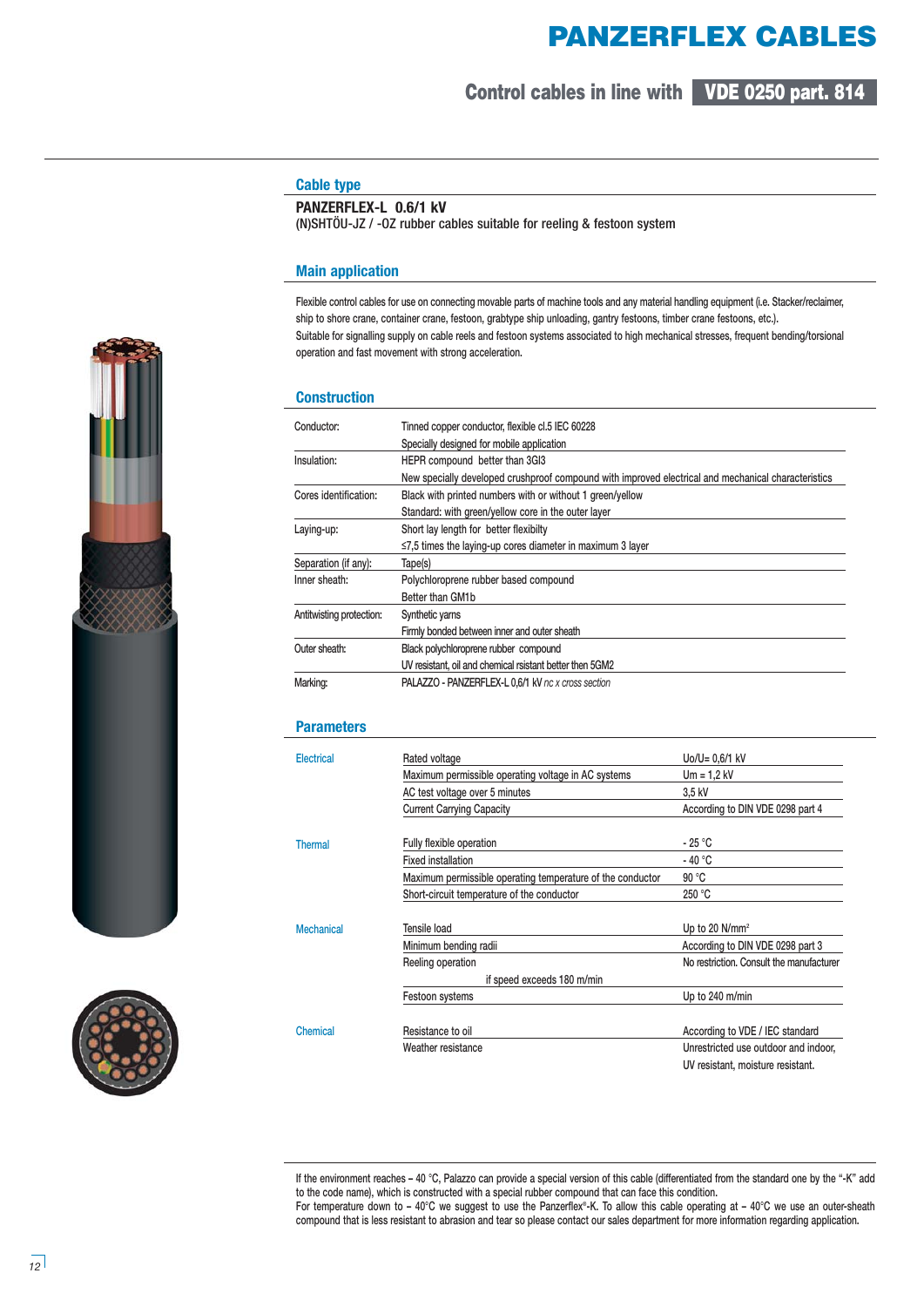# **VDE 0250 part. 814 Control cables in line with**

## Table 1: PANZERFLEX-L 0.6/1 kV (N)SHTÖU-JZ / -OZ control cables

| N. of cores       |                   | <b>Conductor</b> |      | <b>Overall diameter</b> | Net weight | <b>Maximum</b> | Current carrying capacity at 30 °C * |                  |           |         |         | <b>Short circuit</b> |
|-------------------|-------------------|------------------|------|-------------------------|------------|----------------|--------------------------------------|------------------|-----------|---------|---------|----------------------|
| and nominal       | D.C. resist.      | nom. diam.       | min. | max.                    | approx.    | permissible    |                                      | <b>Suspended</b> | Spiral or |         |         | current              |
| section           | at 20 $\degree$ C |                  |      |                         |            | tensile force  | Laid straight                        | in free air      | 1 layer   | 2 layer | 3 layer | 80 ° to 200 °C       |
| $(n \cdot m m^2)$ | 0hm/km            | mm               | mm   | mm                      | kg/km      | N              | A                                    | Α                | A         | A       | A       | kA                   |
|                   |                   |                  |      |                         |            |                |                                      |                  |           |         |         |                      |
| 3x1.5             | 13,7              | 1,5              | 12,4 | 14,5                    | 255        | 68             | 23                                   | 24               | 18        | 14      | 11      | 0,19                 |
| 4x1.5             | 13,7              | 1,5              | 13,1 | 15,2                    | 285        | 90             | 23                                   | 24               | 18        | 14      | 11      | 0,19                 |
| 5x1.5             | 13,7              | 1,5              | 14,0 | 16,0                    | 320        | 113            | 23                                   | 24               | 18        | 14      | 11      | 0,19                 |
| 7x1.5             | 13,7              | 1,5              | 15,8 | 17,9                    | 415        | 158            | 23                                   | 24               | 18        | 14      | 11      | 0,19                 |
| 12x1.5            | 13,7              | 1,5              | 19,1 | 21,2                    | 585        | 270            | 23                                   | 24               | 18        | 14      | 11      | 0, 19                |
| 18x1.5            | 13,7              | 1,5              | 21,6 | 23,7                    | 765        | 405            | 23                                   | 24               | 18        | 14      | 11      | 0,19                 |
| 24x1.5            | 13,7              | 1,5              | 25,6 | 27,6                    | 1040       | 540            | 23                                   | 24               | 18        | 14      | 11      | 0,19                 |
| 30x1.5            | 13,7              | 1,5              | 26,6 | 28,7                    | 1140       | 675            | 23                                   | 24               | 18        | 14      | 11      | 0,19                 |
| 36x1.5            | 13,7              | 1,5              | 28,6 | 31,8                    | 1370       | 810            | 23                                   | 24               | 18        | 14      | 11      | 0,19                 |
|                   |                   |                  |      |                         |            |                |                                      |                  |           |         |         |                      |
| 3x2.5             | 8,21              | 2,0              | 13,4 | 15,5                    | 310        | 113            | 30                                   | 32               | 24        | 18      | 15      | 0,32                 |
| 4x2.5             | 8,21              | 2,0              | 14,3 | 16,3                    | 355        | 150            | 30                                   | 32               | 24        | 18      | 15      | 0,32                 |
| 5x2.5             | 8,21              | 2,0              | 15,2 | 17,3                    | 410        | 188            | 30                                   | 32               | 24        | 18      | 15      | 0,32                 |
| 7x2.5             | 8,21              | 2,0              | 18,1 | 20,2                    | 570        | 263            | 30                                   | 32               | 24        | 18      | 15      | 0,32                 |
| 12x2.5            | 8,21              | 2,0              | 21,1 | 23,2                    | 760        | 450            | 30                                   | 32               | 24        | 18      | 15      | 0,32                 |
| 18x2.5            | 8,21              | 2,0              | 24,7 | 26,8                    | 1070       | 675            | 30                                   | 32               | 24        | 18      | 15      | 0,32                 |
| 24x2.5            | 8,21              | 2,0              | 28,6 | 31,8                    | 1450       | 900            | 30                                   | 32               | 24        | 18      | 15      | 0,32                 |
| 30x2.5            | 8,21              | 2,0              | 30,0 | 33,0                    | 1600       | 1125           | 30                                   | 32               | 24        | 18      | 15      | 0,32                 |
| 36x2.5            | 8,21              | 2,0              | 31,8 | 35,0                    | 1850       | 1350           | 30                                   | 32               | 24        | 18      | 15      | 0,32                 |
|                   |                   |                  |      |                         |            |                |                                      |                  |           |         |         |                      |
| 7x4               | 5,09              | 2,4              | 20,6 | 22,6                    | 1850       | 420            | 41                                   | 43               | 33        | 25      | 20      | 0,51                 |
| 12x4              | 5,09              | 2,4              | 25,0 | 27,0                    | 1851       | 720            | 41                                   | 43               | 33        | 25      | 20      | 0,51                 |
| 18x4              | 5,09              | 2,4              | 28.4 | 30.4                    | 1852       | 1080           | 41                                   | 43               | 33        | 25      | 20      | 0,51                 |

**\*Tabulated values are valid up to three loaded conductors with or without earth.**

**Derating factor shall be used for multicore cables depending on loaded conductors. See page 49.**

The Tensile Load on control cables is calculated considering the limit of 15N/mm<sup>2</sup> instead of the standard 20N/mm<sup>2</sup>. This is due to the construction of these multi-core cables. For higher Tensile Load **please consider to use our VS type as it is provided of a central Kevlar® strainer that allows much higher tensile loads.**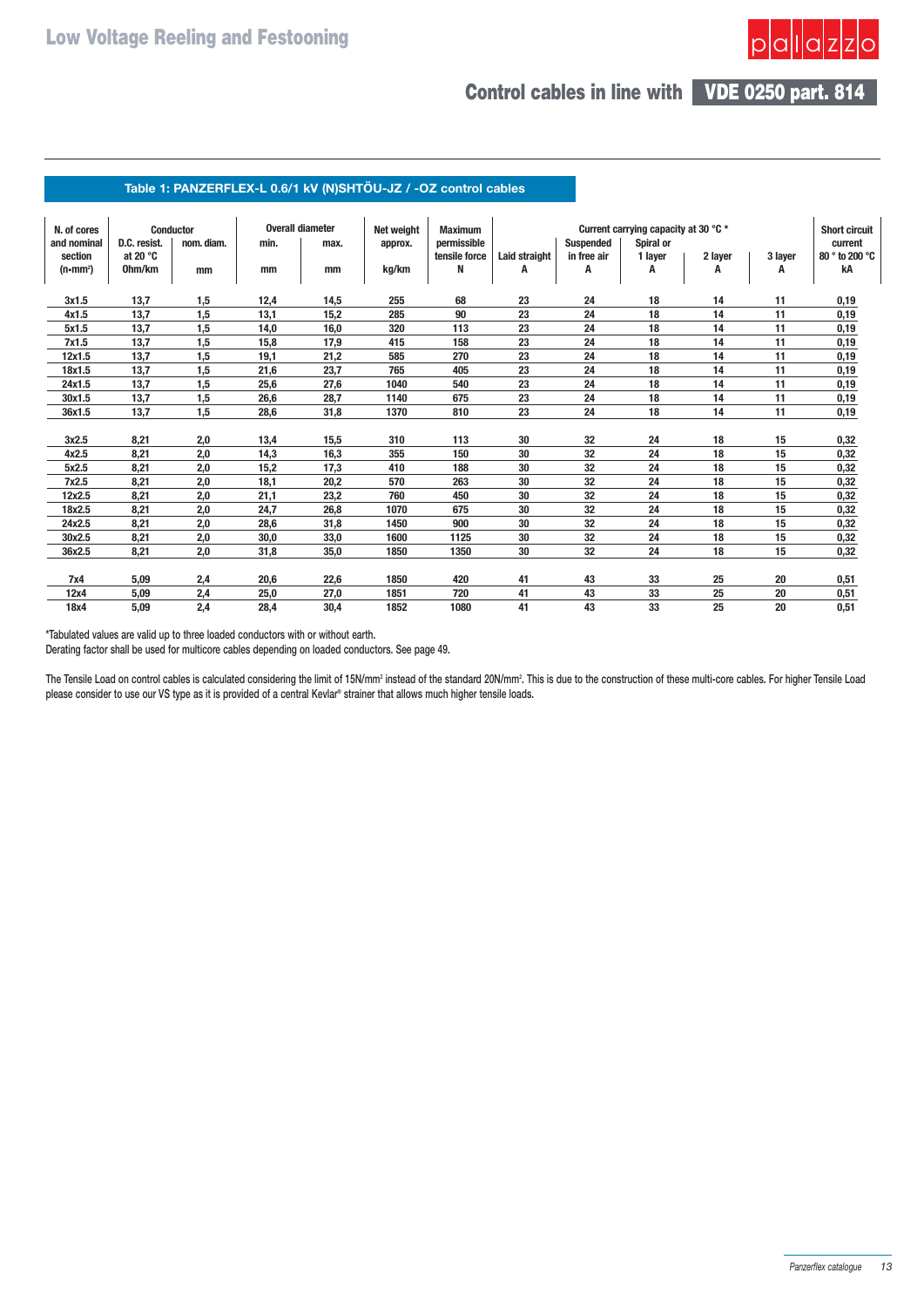# **PANZERFLEX CABLES**

# **VDE 0250 part. 814 Signal and control cables in line with**

# **Cable type**

## **PANZERFLEX-SIGNAL 0.6/1 kV**

(N)SHTÖU-JZ / -OZ suitable for festoon system and simple reeeling operation

#### **Main application**

**Flexible signal/control for use on connecting movable parts of machine tools and any material handling equipment Suitable for signalling supply on festoon systems with fast movement with strong acceleration, suitable also for simple reeling**

#### **Construction**

| Conductor:               | Tinned copper conductor, flexible cl.5 IEC 60228                                                |  |  |  |  |  |  |  |  |
|--------------------------|-------------------------------------------------------------------------------------------------|--|--|--|--|--|--|--|--|
|                          | Specially designed for mobile application                                                       |  |  |  |  |  |  |  |  |
| Insulation:              | EPR compound better than 3GI3                                                                   |  |  |  |  |  |  |  |  |
|                          | Specially developed crushproof compound with improved electrical and mechanical characteristics |  |  |  |  |  |  |  |  |
| Cores identification:    | Black with printed numbers with or without 1 green/yellow                                       |  |  |  |  |  |  |  |  |
|                          | Each cores consecutively numbered                                                               |  |  |  |  |  |  |  |  |
|                          | Shield (on single core or pair): Tinned copper braid screen                                     |  |  |  |  |  |  |  |  |
|                          | At least 70 % on cores                                                                          |  |  |  |  |  |  |  |  |
|                          | At least 80 % on pairs                                                                          |  |  |  |  |  |  |  |  |
| Pairs (if any):          | Two cores layed-up                                                                              |  |  |  |  |  |  |  |  |
|                          | Textile filler in the interstices to mantein good geometrical characteristics                   |  |  |  |  |  |  |  |  |
| Laying-up:               | Short lay length for better flexibilty                                                          |  |  |  |  |  |  |  |  |
|                          | $\leq$ 7 times the laying-up cores diameter (in maximum 3 layer for multicores cables)          |  |  |  |  |  |  |  |  |
| Separation (if any):     | Tape(s)                                                                                         |  |  |  |  |  |  |  |  |
| Inner sheath:            | Polychloroprene rubber based compound                                                           |  |  |  |  |  |  |  |  |
|                          | Better than GM1b                                                                                |  |  |  |  |  |  |  |  |
| Antitwisting protection: | Synthetic yarns                                                                                 |  |  |  |  |  |  |  |  |
|                          | Firmly bonded between inner and outer sheath                                                    |  |  |  |  |  |  |  |  |
| Outer sheath:            | Black polychloroprene rubber compound                                                           |  |  |  |  |  |  |  |  |
|                          | UV resistant oil and chemical resistant better then 5GM2                                        |  |  |  |  |  |  |  |  |
| Marking:                 | PALAZZO - PANZERFLEX 0,6/1 kV n. of cores/pairs x cross section                                 |  |  |  |  |  |  |  |  |

#### **Parameters**

| Electrical        | Rated voltage                                              | $U_0/U = 0.6/1$ kV                           |  |  |  |  |
|-------------------|------------------------------------------------------------|----------------------------------------------|--|--|--|--|
|                   | Maximum permissible operating voltage in AC systems        | $Um = 1.2 kV$                                |  |  |  |  |
|                   | AC test voltage over 5 minutes                             | 2.5 kV                                       |  |  |  |  |
|                   | <b>Current Carrying Capacity</b>                           | According to DIN VDE 0298 part 4             |  |  |  |  |
|                   | Bus compatbility                                           | Cable with twisted and individually shielded |  |  |  |  |
|                   |                                                            | pairs can be used for bus systems            |  |  |  |  |
| <b>Thermal</b>    | Fully flexible operation                                   | - 25 °C                                      |  |  |  |  |
|                   | <b>Fixed installation</b>                                  | $-40 °C$                                     |  |  |  |  |
|                   | Maximum permissible operating temperature of the conductor | 90 °C                                        |  |  |  |  |
|                   | Short-circuit temperature of the conductor                 | 250 °C                                       |  |  |  |  |
| <b>Mechanical</b> | Tensile load                                               | Up to 15 N/mm <sup>2</sup>                   |  |  |  |  |
|                   | Minimum bending radii                                      | According to DIN VDE 0298 part 3             |  |  |  |  |
|                   | Reeling operation                                          | Up to 60 m/min                               |  |  |  |  |
|                   | Festoon systems                                            | Up to 180 m/min                              |  |  |  |  |
|                   |                                                            |                                              |  |  |  |  |
| Chemical          | Resistance to oil                                          | According to VDE / IEC standard              |  |  |  |  |
|                   | Weather resistance                                         | Unrestricted use outdoor and indoor,         |  |  |  |  |
|                   |                                                            | UV resistant, moisture resistant.            |  |  |  |  |

**If the environment reaches – 40 °C, Palazzo can provide a special version of this cable (differentiated from the standard one by the "-K" add to the code name), which is constructed with a special rubber compound that can face this condition.**

**For temperature down to – 40°C we suggest to use the Panzerflex®-K. To allow this cable operating at – 40°C we use an outer-sheath compound that is less resistant to abrasion and tear so please contact our sales department for more information regarding application.**